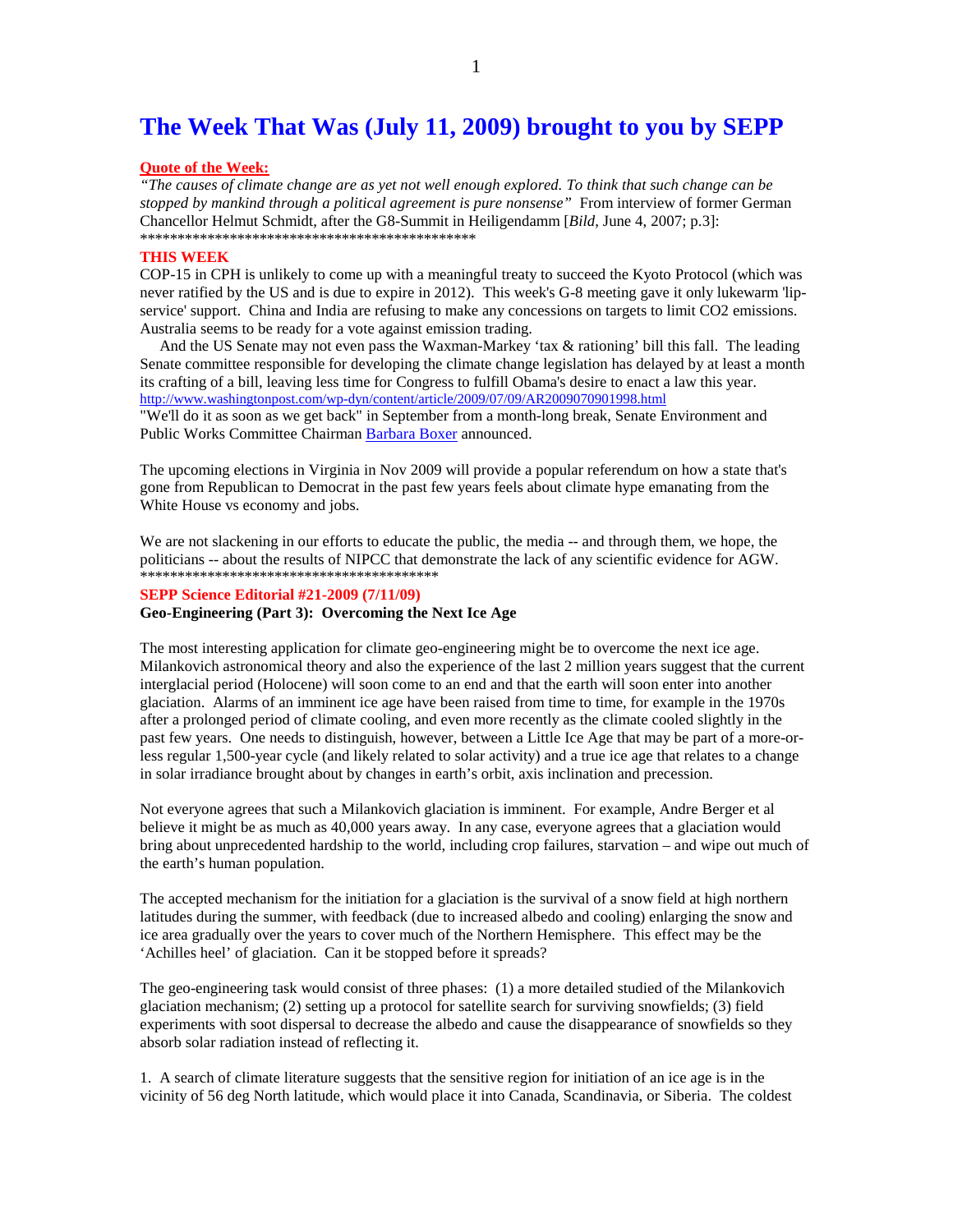areas in these regions are likely to be at the higher altitudes, which narrows the search to particular locations. Since the initiation mechanism depends on the survival of high-albedo snowfields throughout the whole summer, one can search existing data sources for such locations and define others where the duration of a high-albedo snowfield might extend well into the summer before melting. It may turn out that the initiation mechanism is more complicated and depends on being "kicked-off" by a century or even a decades-long period (like a Little Ice Age) -- or perhaps even by a major volcanic eruption like the one that led to the very cold summer of 1816 – that promotes the survival of the initiating snowfield.

2

2. Once the likely locations are defined, one can set up a protocol whereby weather satellites can routinely observe and track the albedo in these regions, locate snow fields that survive during the summer and expand from year to year -- and alert decision makers on the possibility of an ice-age initiation. This task seems fairly routine and could be initiated with existing resources.

3. Finally one would like to demonstrate the feasibility of artificially melting and removing a snowfield. This task would investigate the technical resources needed and define the details and costs of such an operation. One possibility that comes to mind will be to use "crop-duster" planes to distribute soot material over the snow field and observe the rate of melting, comparing it to what would be expected from theory. Such field experiments could be usefully conducted while the other parts of the project are proceeding.

The end result would be to demonstrate a reliable means of overcoming the initiation of a future ice age. The geo-engineering operation of removing the high-albedo snow fields might have to be done year after year until the astronomical conditions change sufficiently so that the sun itself could operate to remove the possibility of an ice age.

\*\*\*\*\*\*\*\*\*\*\*\*\*\*\*\*\*\*\*\*\*\*\*\*\*\*\*\*\*\*\*\*\*\*\*\*\*\*\*\*\*

## **1. Obama Broadens Push for Climate Change Pact --** *AP*

- **2. The G-8 Economic Suicide Pact** *IBD*
- **3. World leaders tell the Earth's temperature not to rise** *WSJ*
- **4. A Lesson on Warming for Obama** *NYT*
- **5. NASA Scientist Hansen Blasts Obama's 'Counterfeit' Climate Bill** *ClimateDepot*
- **6. Green Jackets, Brown Shirts** *IBD*

## **7. Goldman Sachs to be carbon regulator? --** *GreenHellBlog*

**8. Open Letter to Congress** 

## **9. Peak Oil May Solve the Climate Change Problem without Regulation \*\*\*\*\*\*\*\*\*\*\*\*\*\*\*\*\*\*\*\*\*\*\*\*\*\*\*\*\*\*\*\*\*\*\*\*\*\*\* NEWS YOU CAN USE**

1) Gallup survey found global warming ranked dead last in the U.S. among ENVIRONMENTAL issues – March 2009

- 2) Gallup Poll Editor: Gore has 'Failed' -- 'The public is just not that concerned' about global warming May 2009
- 3) Zobgy Poll: Only 30% of Americans support cap-and-trade -- 57% oppose April 2009
- 4) "Gallup Poll: Record-High 41% of Americans Now Say Global Warming is Exaggerated" March 11, 2009
- 5) Rasmussen Poll found Only 34% Now Blame Humans for Global Warming 'Lowest finding yet' -- 'reversal from a year ago!' H/t ClimateDepot.com

====================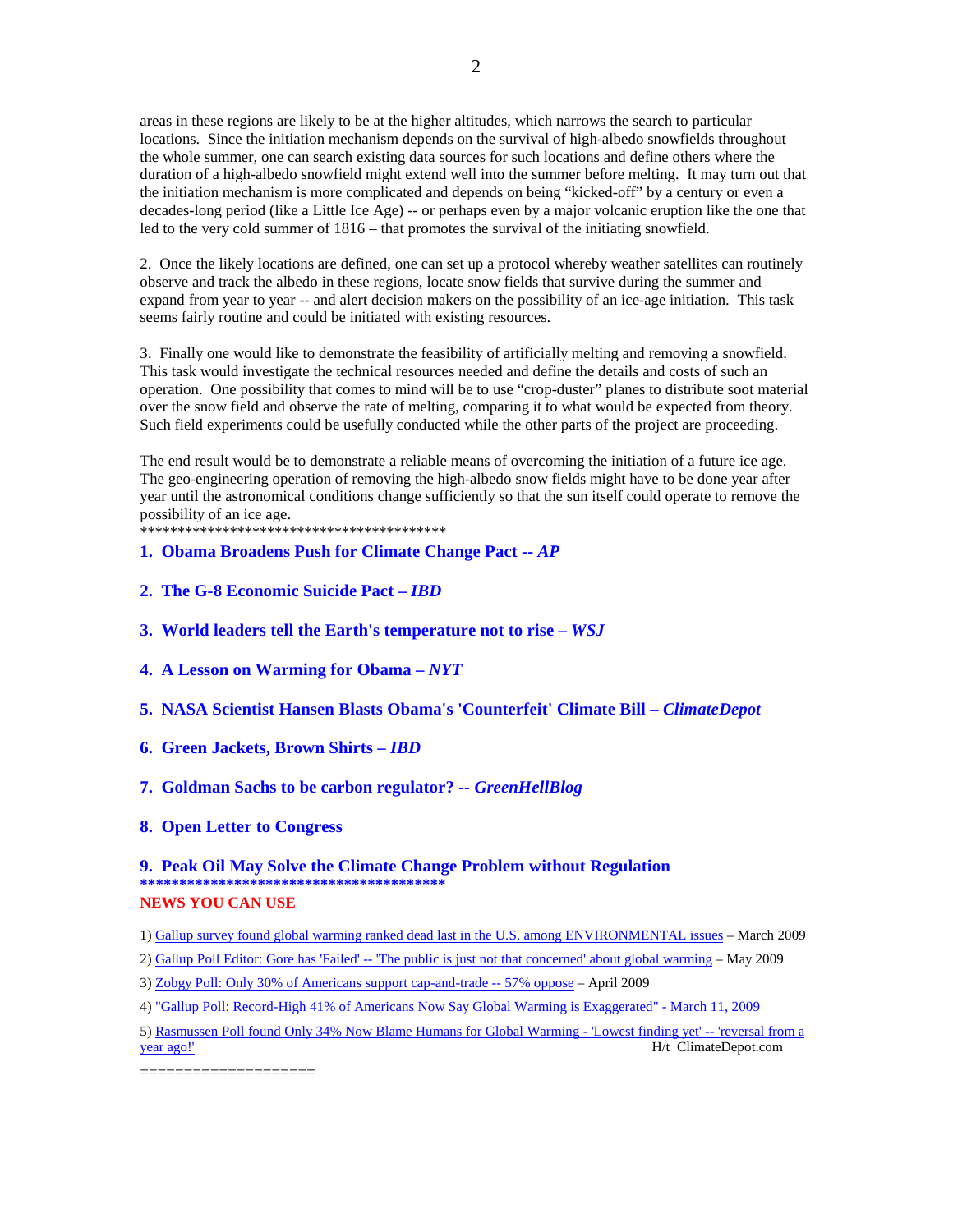Survey Shows Gap Between Scientists and the Public. By Cornelia Dean, NYT, July 10, 2009 http://www.nytimes.com/2009/07/10/science/10survey.html?\_r=1&hp

**SEPP response to Ms. Dean**: You report the factual results of the Pew survey well and correctly; but why do you feel a need to editorialize? You say, "there is little doubt that human activity is altering the chemistry of the atmosphere in ways that threaten global climate." How do you know that this is so? Don't you know that 31,000 scientists are on record and disagree with that statement? Have you read – or even heard of – the NIPCC report prepared by some 30 independent climate scientists from 16 nations? Are you aware that thermometers on the ground, on weather balloons, and in weather satellites all agree that there has been no global warming for more than 10 years – in spite of rising CO2 levels from human activity?

\*\*\*\*\*\*\*\*\*\*\*\*\*\*\*\*\*\*\*\*\*\*\*\*\*\*\*\*\*\*\*\*\*\*\*\*\*\*\*

Read Gov. **Haley Barbour's** Senate testimony on the cost of the Waxman-Markey Cap & Tax Bill http://www.governorbarbour.com/images/GovernorBarbourSenatestimony7.7.09.pdf \*\*\*\*\*\*\*\*\*\*\*\*\*\*\*\*\*\*\*\*\*\*\*

#### **Pickens Calls Off Plans For Vast Texas Wind Farm**

 http://www.washingtonpost.com/wp-dyn/content/article/2009/07/07/AR2009070702455.html **\*\*\*\*\*\*\*\*\*\*\*\*\*\*\*\*\*** 

There has been concern that speculators may 'hoard' the freely-traded emission permits in order to drive up the price. But Congress has left itself the option to ease the cap ("soft-cap") when permit prices become 'too high' --i.e, when politically expedient. It would discourage 'hoarding' but also legitimate hedging. However, the practical effect is continued 'full employment for lobbyists' \*\*\*\*\*\*\*\*\*\*\*\*\*\*\*\*\*\*\*\*\*\*\*\*\*\*\*\*\*\*

A voice of reason from the **CarbonSense Coalition** (Australia) [Viv Forbes, chm]:

 [Australian PM] Kevin Rudd wants to stimulate the climate conscience of the under-developed world with bribes of \$122 billion PER YEAR stolen from western taxpayers and consumers (*The Australian* 8 July).

 Naturally the UN approves. Having failed so spectacularly to combat terrorism, genocide and dictatorship they now see a job they can do - handling the climate change slush fund. At best, this money will subsidise our competitors in India, China, Russia, Brazil and South Africa to modernise their factories and power stations. More likely, it will evaporate in a carbon credit scam, feed the climate change industry, or disappear into some Swiss bank account.

\*\*\*\*\*\*\*\*\*\*\*\*\*\*\*\*\*\*\*\*\*\*\*\*\*\*\*\*\*\*\*\*

## **BELOW THE BOTTOM LINE**

News from the **G-8 meeting**: Michael Froman, Mr. Obama's deputy national security adviser and chief Group of 8 negotiator, ... said it would signal important progress heading toward a United Nations conference in Copenhagen in December to craft a worldwide climate change treaty. "Our view is that it represents a significant step forward in terms of adding political momentum on the key issues to be dealt with in the U.N. process. But there is still a lot of work to be done, and these are difficult issues and the negotiators will be meeting going forward to try and resolve them." *SEPP comment: Yeah, sure* \*\*\*\*\*\*\*\*\*\*\*\*\*\*\*\*\*\*\*\*\*\*\*\*\*\*\*\*\*\*\*\*\*\*\*\*\*\*\*\*\*\*\*\*\*

Group of 8 Agrees On a Ceiling for Temperature Rise, July 8 -- The world's leading industrial nations tentatively agreed Wednesday to try to prevent global temperatures from rising above a fixed level, after a more far-reaching proposal to slash production of greenhouse gases fizzled, according to U.S. and European negotiators. *SEPP says: And why not? If King Canute can command the tides to stop rising…*

# **###################################**

## **1. OBAMA BROADENS PUSH FOR CLIMATE CHANGE PACT**  http://www.nytimes.com/aponline/2009/07/09/world/AP-Obama.html

L'AQUILA, Italy (AP) July 9, 2009 -- Rallying rich and surging nations alike, President Barack Obama wants the world's top polluters to keep driving toward a deal to halt global warming. Nearing six months on the job, Obama has some momentum: a new agreement among developed and emerging nations to cap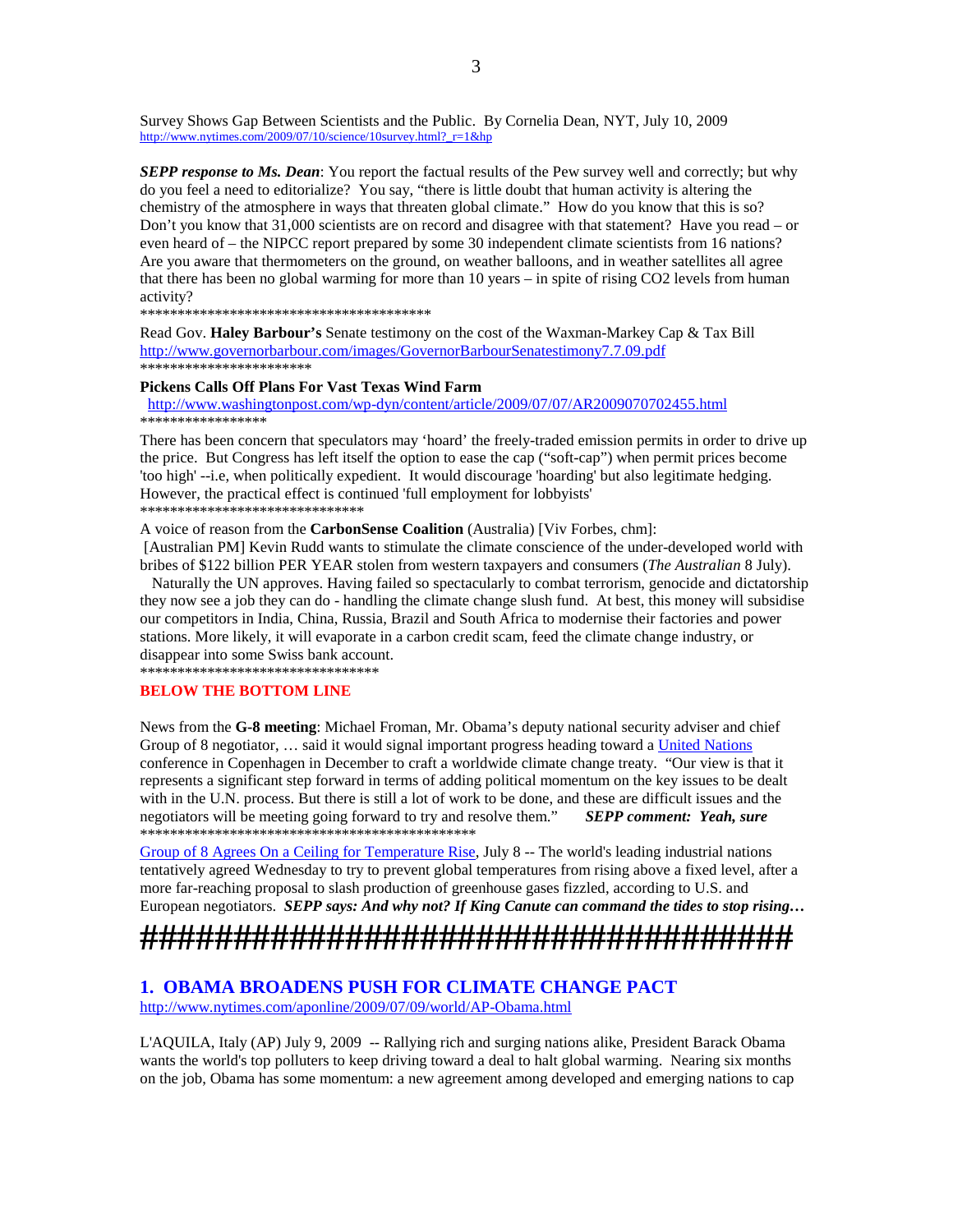rising global temperatures, plus good will from his peers for repositioning the U.S. as an aggressive player in the debate.

 Yet when Obama helps lead a gathering of the world's major economies here Thursday, he will run smack into the same old problem: Neither the wealthy nor the developing countries think the other side is doing enough. And only when the pollution emitters work together on a binding plan will a climate strategy work, experts say.

 Even victory came with a setback on Wednesday. The G-8 nations set a goal of cutting all greenhouse gas emissions in half by 2050, but developing nations refused to go along.

Confronting global warming … is a dominant theme again at this year's G-8 summit of Britain, Canada, France, Germany, Italy, Japan, Russia and the United States. Obama will take part in discussions all day on climate and a host of economic issues, and the number of countries represented at the table will just keep growing. First, the traditional industrialized powers will expand their forum to other strategic economies: Brazil, China, India, Mexico and South Africa, plus a special invitee, Egypt.

 And Obama later will help lead a forum of major economies that also includes Australia, Indonesia and South Korea. Together, including the U.S., the represented countries account for about 80 percent of the emissions of the heat-trapping gases blamed for global warming.

 The results this week will be a pivotal marker of what could happen in talks in December in Copenhagen, when the United Nations tries to conclude a new worldwide climate deal.

 The two blocs -- the richest countries and the fastest growing ones -- did strike an important agreement Wednesday. Their unified position now is that global temperature should be kept from rising by more than 3.6 degrees (2 degrees Celsius). That's the point at which the Earth's climate system would fall into perilous instability, according to the United Nations' chief panel on climate change.

 The U.S. and the other G-8 nations set a new goal of reducing their greenhouse gas emissions by 80 percent or more by 2050, part of their global goal of a 50 percent cut. But the emerging countries are refusing to commit to specific reduction targets. They are upset that the industrialized G-8 has not been forthcoming on either midterm emissions reductions -- well before 2050 -- or pledges of financing and transferring technology to the developing world. And they worry that major reductions could hamper their economies.

 Obama began his agenda Thursday by meeting with Brazil's president, Luiz Inacio Lula da Silva, who has called on rich nations to bear more of the cost of fighting global warming. Silva greeted the president by presenting him with a gold Brazilian soccer jersey with the number 5 on it.

 The Silva meeting is a late add. It comes during the slot when Obama was to have met with Chinese President Hu Jintao, who returned home to deal with an outbreak of ethnic violence. Hu's departure is seen by analysts as weakening the chances that the U.S. and other G-8 countries can advance climate talks at this summit with China and a few of its close peers.

\*\*\*\*\*\*\*\*\*\*\*\*\*\*\*\*\*\*\*\*\*\*\*\*\*\*\*\*

## **2. THE G-8 ECONOMIC SUICIDE PACT**

*By INVESTOR'S BUSINESS DAILY, July 09, 2009* 

Channeling King Canute, G-8 leaders agree to wreck the world's economy, and ours, by pledging to prevent temperatures from rising more than 4 degrees [F] by 2050. What if the Earth has other plans?

 Canute was the legendary king whose sycophantic followers praised his power and wisdom. He was The One of his time. He once stood on the shore and commanded the waves to halt. As the story goes, he was exercising his ego when in fact he was giving his followers a dose of reality — the power of man over nature is finite and inconsequential.

 We were reminded of this as members of the G-8 met in Italy on Wednesday to agree in principle to cut their emissions of greenhouse gases by 80% by 2050. The aim is to hammer out a successor to the failed Kyoto Protocol that expires in 2012. In December, the U.N. is convening a meeting in Copenhagen to forge a binding consensus on reduction targets.

 The announced goal, which President Obama has signed on to, is to keep the earth's average temperature from rising more than 2 degrees Celsius (or 3.6 degrees Fahrenheit). That should not be a problem. While the warm-mongers tout 1998 as a record warm year, no year since has been as warm -- as the earth has, in fact, cooled during an unusually quiet solar cycle. Last August was the first month in nearly a century in which the sun was completely devoid of sunspots, an indicator of solar activity. While the earth's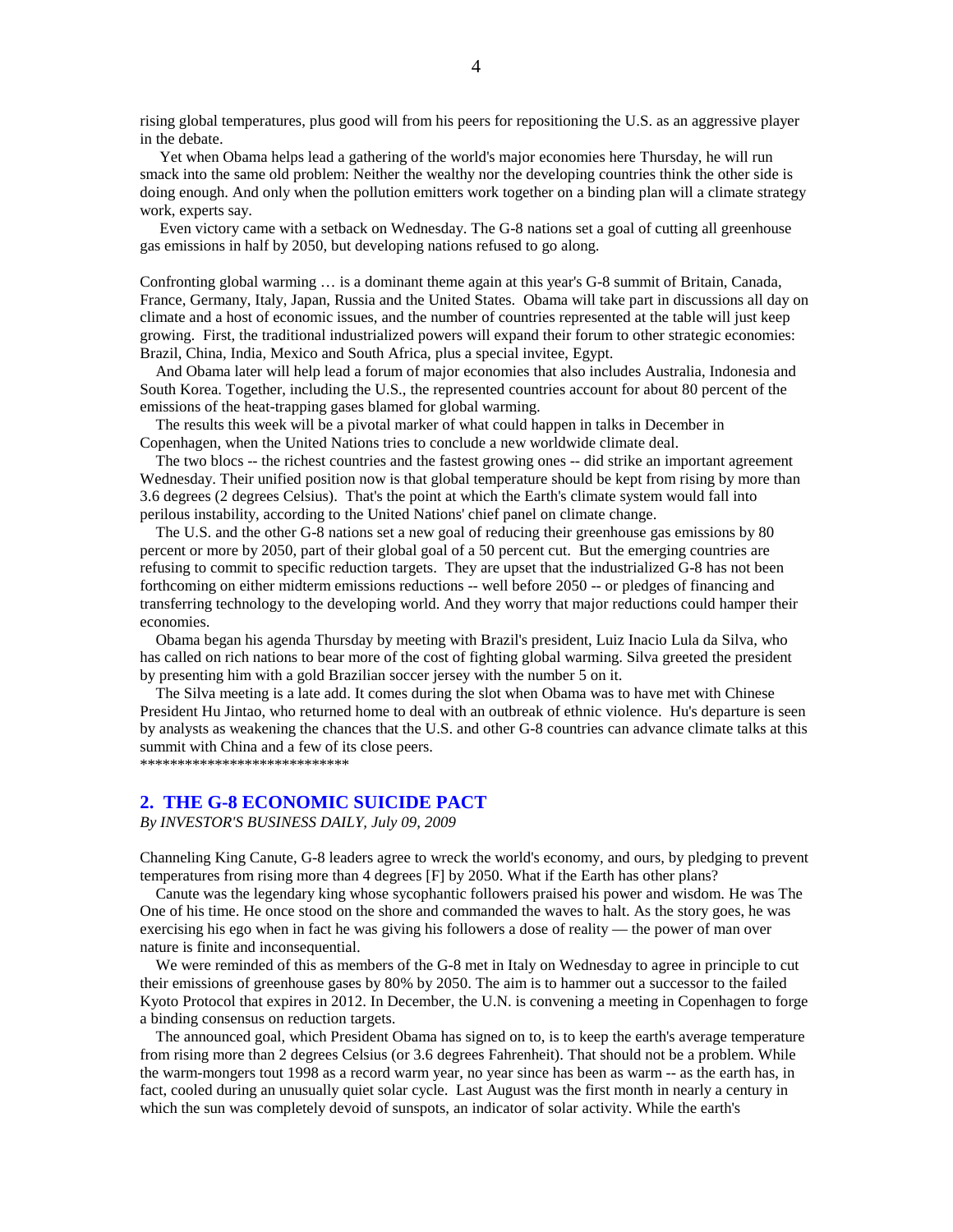temperature charts nicely with the solar cycles over time, it correlates not at all with rising CO2 levels. In fact, the earth has been cooling even as these levels rise, and the earth is no warmer than it was in 1979.

 Since Al Gore released his feature-length cartoon "An Inconvenient Truth" in October 2006, the Earth has cooled about 0.74 F, almost the same amount that the U.N.'s climate panel, the Intergovernmental Panel on Climate Change, claims was gained in the entire 20th century.

 Steven Hayward of the American Enterprise Institute has actually sat down and crunched the numbers to find out what an 80% reduction actually means. An 80% reduction from 1990 levels means that in 2050 we cannot emit more than 1 billion tons of CO2. The last time U.S. emissions were that low, Hayward estimates from historical energy data, was in 1910.

We have pointed out that Kyoto-like accords are recipes for global poverty and that capping emissions is capping economic growth. An analysis by the Heritage Foundation of the more modest Waxman-Markey bill projects that by 2035 it would reduce aggregate gross domestic product by \$7.4 trillion. In an average year, 844,000 jobs would be destroyed with peak years seeing unemployment rise by almost 2 million.

 According to an analysis by Chip Knappenberger, administrator of the World Climate Report, the reduction of U.S. CO2 emissions to 80% below 2005 levels by 2050 — the goal of Waxman-Markey would reduce global temperature in 2050 by an insignificant 0.05 C.

 China and India quite sensibly are refusing to participate in this nonsense. "Without participation from China and India, anything we do here at home would impose burdensome costs on consumers in the form of higher electricity, gas and food prices, all for no climate gain," says Oklahoma Sen. James Inhofe. \*\*\*\*\*\*\*\*\*\*\*\*\*\*\*\*\*\*\*\*\*\*\*\*\*\*\*\*\*\*\*\*\*\*\*\*\*\*\*\*

## **3. KING CANUTE AT THE G-8: WORLD LEADERS TELL THE EARTH'S TEMPERATURE NOT TO RISE**

*WSJ editorial , July 10, 2009 http://online.wsj.com/article/SB124691243941002053.html* 

When King Canute of lore wanted to teach his citizens a lesson, he set his throne by the seashore and commanded the tides to roll out. Canute's spirit was back in business this week at the G-8 summit in Italy, where the assembled leaders declared that the world's temperature shall not rise: "We recognize the scientific view that the increase in global average temperature above pre-industrial levels ought not to exceed 2 degrees [Celsius]," or 3.6 degrees Fahrenheit, said the summit declaration. As for how they will achieve this climate-defying feat, well, the leaders were somewhat less definitive: "we will work . . . to identify a global goal for substantially reducing global emissions by 2050."

Translation: Since the heads of the world's leading economies couldn't agree on an actual policy on climate change, they opted instead to command the clouds, the seas and all of the Earth to cool. Or maybe they were finally admitting that this whole climate business is getting too expensive, so let's just throw out a goal that everyone knows is beyond the reach of kings, much less democratic leaders.

The politics of climate change have always been long on apocalyptic rhetoric but short on policy realism. But a global economic crisis does have a way of shearing away illusions about the price people and their leaders, elected or otherwise, are willing to pay in higher taxes, higher prices and economic competitiveness to perhaps make a fractional dent on the temperature.

Concerns about high costs and lost jobs have already threatened or killed carbon-emissions control schemes in enviro-conscious Australia and New Zealand. German Chancellor Angela Merkel, another sunshine environmentalist, insisted on exemptions for German industry, including cement and steel, from last year's EU climate deal, which pledged to reduce carbon emissions by 20% from 1990 levels by 2020. Italy engineered its own escape clause, requiring the EU to renegotiate its climate policy after a U.N. climate change summit in Copenhagen later this year. That probably kills the European deal, since China (the world's largest emitter of greenhouse gases), India and other developing countries showed this week that they are unlikely to agree to any draconian emissions cuts.

European politicians have been wondrously adept at signing on to climate pacts, like the 1997 Kyoto Protocol, which they have no real intention of honoring even as they enjoy taking the political credit. But really binding agreements are becoming harder to reach this time around, thanks to mounting opposition from businesses and labor unions.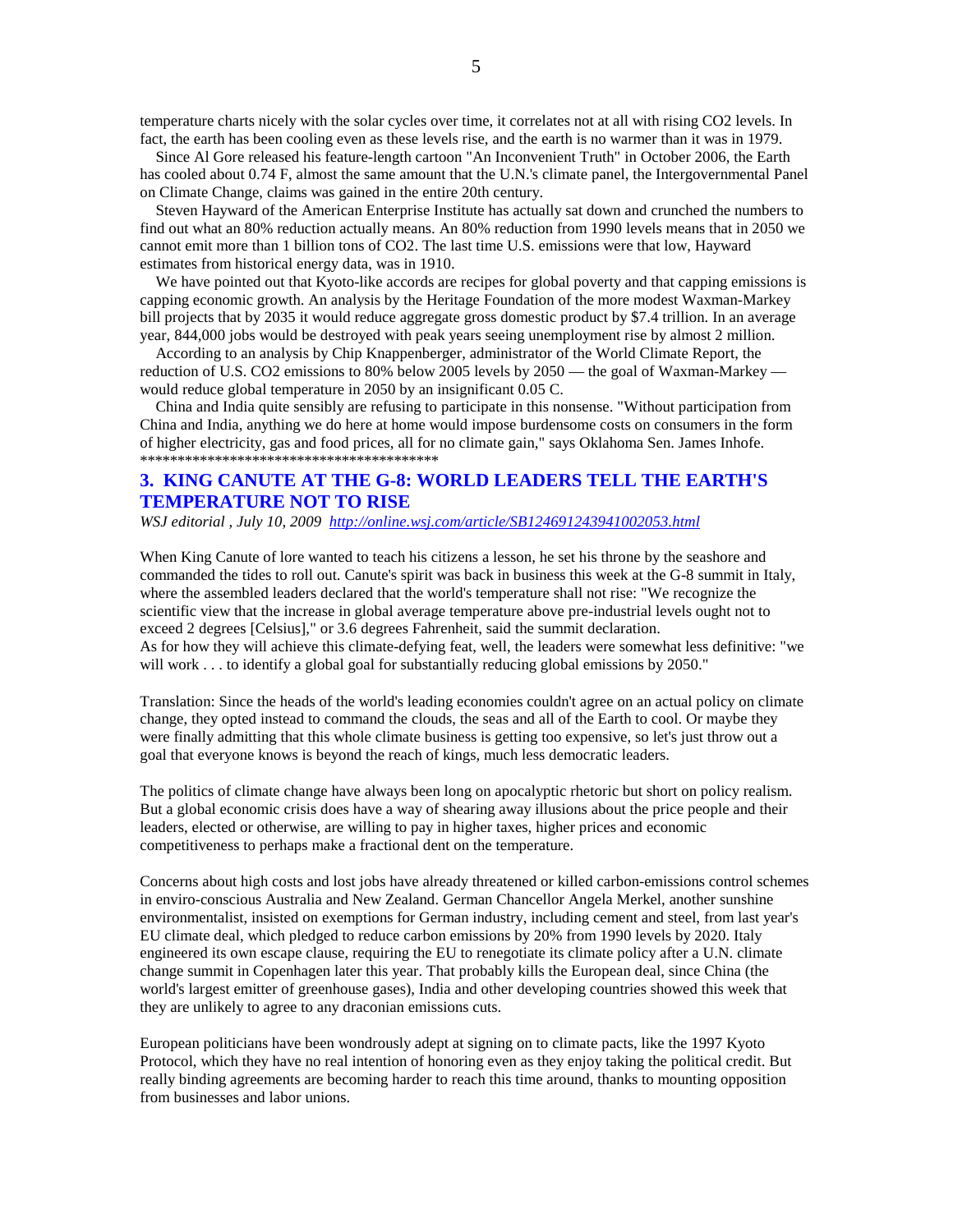Philippe Varin, chief executive of Corus, Europe's second-largest steel producer, told the *London Independent* in December that the cost of carbon credits and new technologies needed to reduce emissions would destroy European steel production, forcing manufacturers overseas. Poland's Jaroslaw Grzesik of the Solidarity trade union estimated last month that the EU's climate policy would cost 800,000 European jobs. The London-based Open Europe think tank has estimated the climate package would cost European economies over a trillion dollars in the coming decade.

Meanwhile, the supposed economic benefits of "green technologies" are evaporating. In Germany, government subsidies for installing solar panels -- and, it was presumed, thereby creating domestic manufacturing jobs -- backfired when it turned out that it was cheaper to make solar panels in China. A recent paper from Spanish economist Gabriel Calzada Álvarez noted that since Spain started investing in a "green jobs" policy nine years ago, the country has lost 110,500 jobs in other parts of the economy. That amounts to 2.2 jobs lost for every green job created.

European leaders still do pray to the climate gods, and they would love to see the U.S. burden its own industries with the kind of cap-and-tax bill just approved by the House. But even Senate Democrats are getting wise to the political risks they run for tying the economy down with regulatory schemes that America's competitors in Europe and Asia will either flout or ignore.

In the legend of Canute, the king, after failing to stop the rising tide, told the assembled crowd: "Let all men know how empty and worthless is the power of kings, for there is none worthy of the name, but He whom heaven, earth and sea obey by eternal laws." If a medieval monarch could draw the right conclusion, how hard can it be for his sophisticated 21st-century successors? \*\*\*\*\*\*\*\*\*\*\*\*\*\*\*\*\*\*\*\*\*\*\*\*\*\*\*\*\*\*\*\*\*\*\*\*\*\*\*\*\*\*\*\*\*\*\*\*\*\*

## **4. A LESSON ON WARMING**

*July 10, 2009 NYT Editorial* 

President Obama had hoped to emerge from this week's Group of 8 summit meeting in Italy with a tentative agreement uniting rich and developing nations in a common fight against global warming. Instead he got a lesson on how divided the world remains on the issue — and how hard he will have to work to pull off an agreement.

Mr. Obama was clearly eager to restore America's leadership role. He convened a special side meeting of 17 nations — the G-8 plus China, India and seven other developing nations — that together emit 80 percent of the world's greenhouse gases.

Before the leaders gathered, their negotiators had already settled on a draft communiqué, committing to a 50 percent cut in worldwide greenhouse gas emissions by 2050. The industrial countries would cut theirs by 80 percent, and the developing countries would make "significant" if unquantified cuts. But on Wednesday, things fell apart. The developing nations flatly refused to commit to the 50 % goal by 2050.

It was not immediately clear why they balked. Some repeated an old demand: that the United States and the other industrialized nations — which bear responsibility for the buildup of greenhouse gases since the beginning of the industrial revolution — should do more and do it faster. Otherwise, the developing nations would be left with an unfair share of the burden while their economies were expanding rapidly.

What is clear is that Mr. Obama and the other leaders of the developed world have yet to come up with the right mixture of pressure and incentives to get the developing countries to commit. The 17 nations did agree to an "aspirational" goal of preventing global temperatures from rising more than 3.6 degrees Fahrenheit. But with global climate talks in Copenhagen only five months away, aspirational goals won't carry things very far.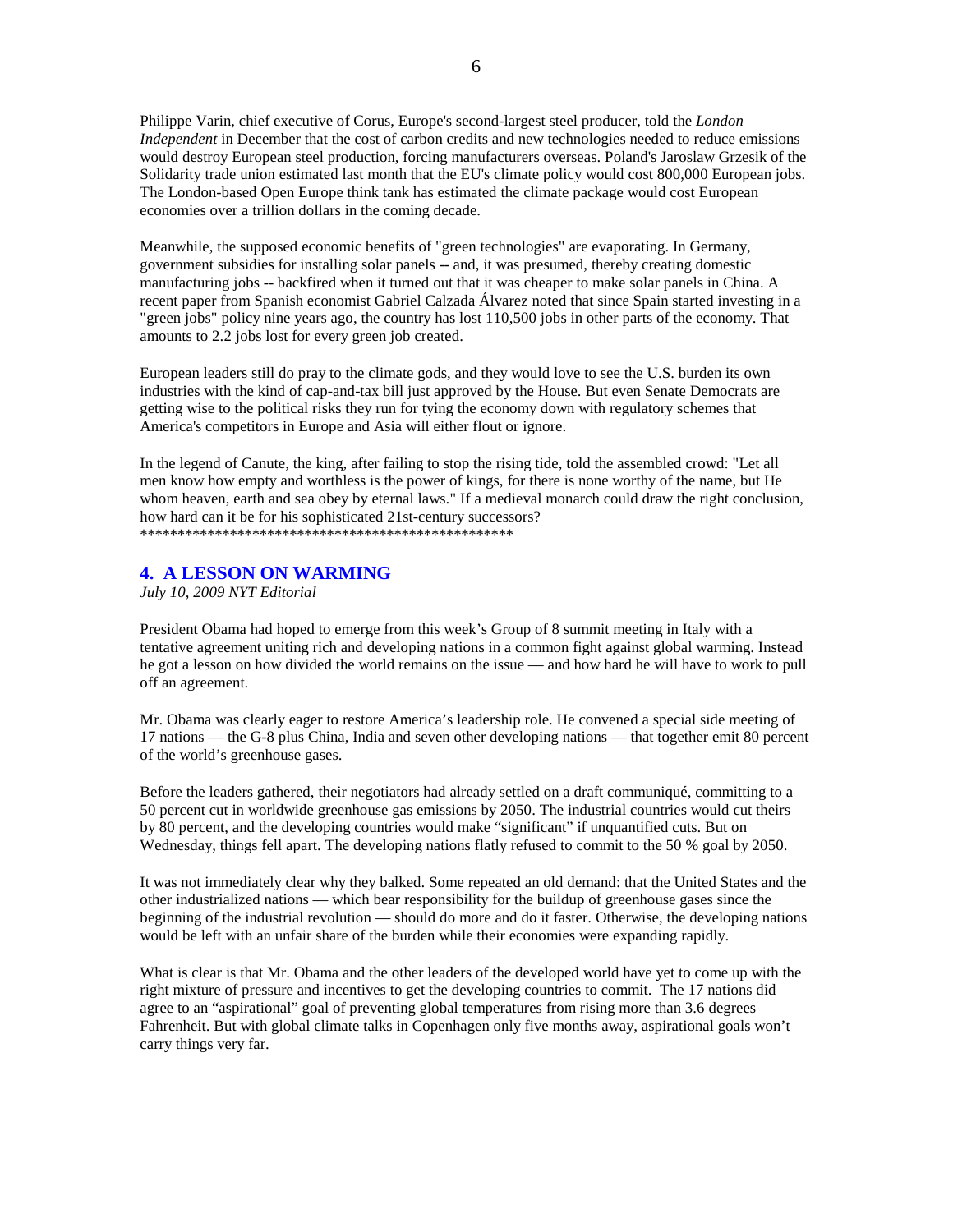If there is any chance of pulling this off, the developed countries are going to have to take away all excuses from China, India and other developing nations. The Europeans have already committed to deep cuts in their emissions. The United States is doing a lot better under Mr. Obama, but it is still lagging.

The House's climate change bill requires emissions reductions of only 17 percent from 2005 levels by 2020. (The Europeans have pledged themselves to a 20 percent reduction from a much earlier base line, which will require much more aggressive cuts.) We know that getting the Senate to do as well as the House won't be easy. But Mr. Obama will have to press them to do even better.

Mr. Obama should also continue to talk to the Chinese, who are now the world's leading emitters of greenhouse gases. A host of top administration officials, Secretary of State Hillary Rodham Clinton included, have made the pilgrimage to Beijing.

The Europeans are concerned that Mr. Obama and the Chinese will cut a less ambitious side deal and undercut a worldwide agreement. There is no evidence to support those suspicions. Mr. Obama, like the Europeans, says he wants a strong deal to bring down emissions. Without China's participation, the fight against global warming is essentially lost.

=====================================

*SEPP says*: The NYT wraps it up but misses the point about the cause of warming. It's the Sun, stupid! \*\*\*\*\*\*\*\*\*\*\*\*\*\*\*\*\*\*\*\*\*\*\*\*\*

## **5. NASA SCIENTIST HANSEN BLASTS OBAMA'S 'COUNTERFEIT'**

**CLIMATE BILL – CALLS IT 'A MONSTROUS ABSURDITY...LESS THAN WORTHLESS!'**  http://www.huffingtonpost.com/dr-james-hansen/g-8-failure-reflects-us-f\_b\_228597.html

*By Marc Morano Climate Depot July 09, 2009 – http://www.climatedepot.com/a/1875/NASA-Warming-Scientist-Hansen-Blasts-Obamas-Counterfeit-*

*Climate-Bill--Calls-it-a-monstrous-absurdityIts-less-than-worthless*

**Excerpt** of NASA scientist James Hansen's critique of the President Obama supported Waxman-Markey global warming cap-and-trade bill that passed the House and is now under consideration in the U.S. Senate. Hansen's full critique a**ppeared on July 9, 2009 in The Huffington Post.** Hansen is director of the NASA Goddard Institute for Space Studies, but he writes on this policy-related topic as a private citizen.

 **It didn't take long for the counterfeit climate bill known as Waxman-Markey to push back against President Obama's agenda**. As the president was arriving in Italy for his first Group of Eight summit, the New York Times was reporting that efforts to close ranks on global warming between the G-8 and the emerging economies had already tanked. [...]

This requires nothing less than an energy revolution based on efficiency and carbon-free energy sources. Alas, we won't get there with **the Waxman-Markey bill, a monstrous absurdity hatched in Washington after energetic insemination by special interests.** 

For all its "green" aura, Waxman-Markey locks in fossil fuel business-as-usual and garlands it with a Ponzi-like "cap-and-trade" scheme. [...]

**The fact is that the climate course set by Waxman-Markey is a disaster course. Their bill is an astoundingly inefficient way to get a tiny reduction of emissions. It's less than worthless**, because it will delay by at least a decade starting on a path that is fundamentally sound from the standpoints of both economics and climate preservation.

Here are a few of the bill's egregious flaws:

• It guts the Clean Air Act, removing EPA's ability to regulate CO2 emissions from power plants.

• It sets meager targets -- 2020 emissions are to be a paltry 13% less than this year's level -- and sabotages even these by permitting fictitious "offsets," by which other nations are paid to preserve forests - while logging and food production will simply move elsewhere to meet market demand.

• Its cap-and-trade system, reports former U.S. Undersecretary of Commerce for Economic Affairs Robert Shapiro, "has no provisions to prevent insider trading by utilities and energy companies or a financial meltdown from speculators trading frantically in the permits and their derivatives."

• It fails to set predictable prices for carbon, without which, Shapiro notes, "businesses and households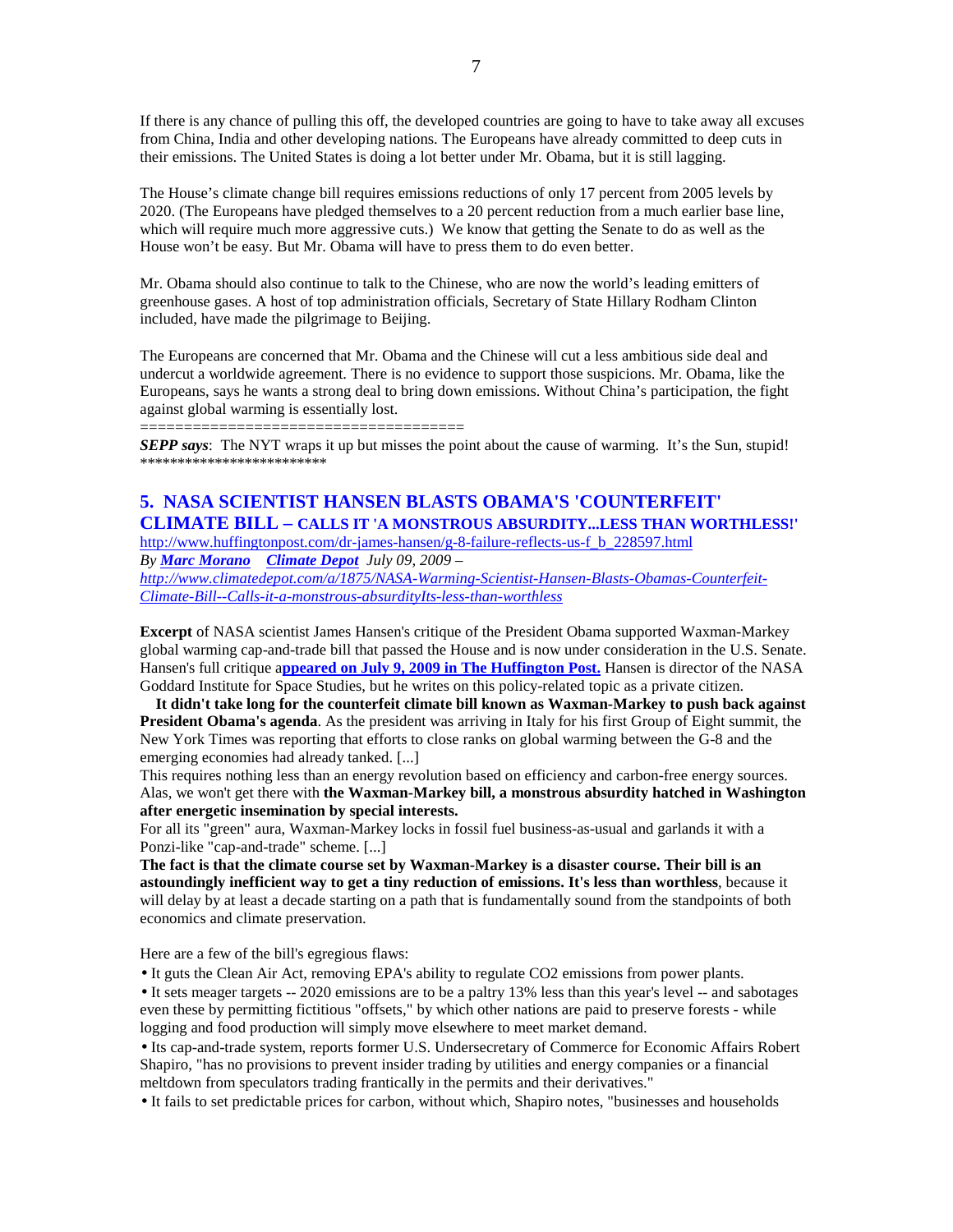won't be able to calculate whether developing and using less carbon-intensive energy and technologies makes economic sense," thus ensuring that millions of carbon-critical decisions fall short. [...]**To read ================================** 

## **Climate Depot Editorial Note:**

Even the strongest proponents of man-made global warming fears **NASA's James Hansen** and UK's James Lovelock -- are now ridiculing the Congressional cap-and-trade approach as **ineffectual** and **verging on a gigantic scam.** Adding to that, Green Party presidential nominee Ralph Nader has also **voiced opposition to this bill, saying**, "I'm really astonished... I mean, it's not going to work. It's too complex. It's too easily manipulated politically."

 Former progressive Democrat Presidential candidate and Congressman Dennis Kucinich **also opposed the bill, warning:** "It might make the problem [of global warming] worse." (Also, there were opposing editorials in unexpected places: See: **'Too big, too fast' Obama' hometown paper - Chicago Tribune rejects climate bill! 'House members should vote no'** & **Washington Post: 'We think it's too soon to settle for something that falls so far short of ideal'** & **Denver Post: Climate bill's 'goals exist in fantasy...Not 'way to go about it'** ) \*\*\*\*\*\*\*\*\*\*\*\*\*\*\*\*\*\*\*\*\*\*\*\*

## **6. GREEN JACKETS, BROWN SHIRTS**

*By INVESTOR'S BUSINESS DAILY, July 07, 2009*  http://www.ibdeditorials.com/IBDArticles.aspx?id=331861272808101#

Cap And Trade: Al Gore has likened his crusade against global warming to the world's struggle against Nazis. He said this while speaking in a country that is organizing a team of environmental storm troopers.

Gore didn't come right out and call global warming skeptics Nazis while addressing an audience at Oxford University in England. But then, he didn't have to. By simply violating Godwin's Law — which essentially says that an argument dies the moment someone makes a comparison to Nazis — in the way he did, Gore labeled anyone who opposes his agenda a fascist.

While the former vice president was delivering his sermon, the British were busy creating a para-police squad that will enforce government-imposed carbon dioxide emissions limits. Take a good look, because the formation of this team could well be a preview of what we'll get if the Democrats' climate change bill becomes law.

So far, the cap-and-trade global warming legislation — known as the Waxman-Markey bill — has been passed only in the House. The Senate still has to take it up, and then a conference committee would write a version that both chambers would agree to vote on should the Senate approve legislation that has differences.

Any bill passed will of course have to be signed by President Obama. But the only question there is not whether he'll sign it but whether he'll turn the event into a circus bigger than Michael Jackson's memorial.

What comes next is the legalized extortion of the American people. Some analysts estimate that this scheme to save us from ourselves could by 2030 cost each American family as much \$4,300 a year and destroy 2.5 million jobs. That's even counting the "green" jobs the bill's supporters claim it will create.

In return for that sacrifice, people living in our world a century from now will experience a global temperature that is projected to be one-tenth to two-tenths of one degree Celsius cooler than it would have been without the legislation.

While the loss of economic liberty is chilling enough, how much more freedom will be lost if Washington follows London's lead and establishes a cap-and-trade police force?

The United Kingdom's Carbon Reduction Commitment, which applies to nonenergy-intensive businesses, goes into effect next year. Ahead of that, the government's Environment Agency is establishing a squad of 50 auditors that will be charged with catching companies that exceed their CO2 emissions limits.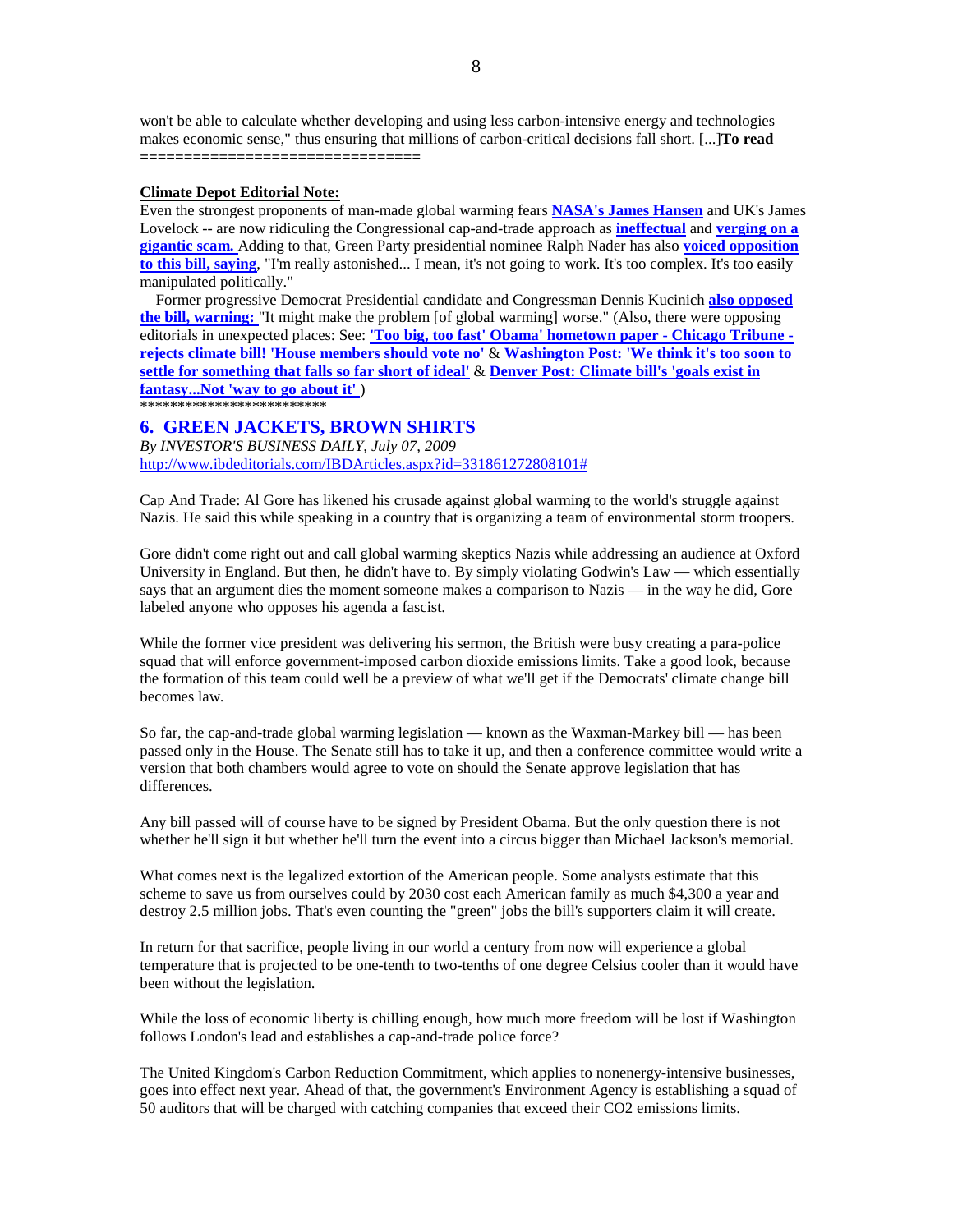If news reports from Britain are to be believed, this will not be a collegial staff of ordinary green-eyeshade auditors riding desks. This group will be armed with warrants and have the power to search private grounds, snoop through energy bills, carbon-trading records and receipts from suppliers, and seize evidence.

The auditors will be granted the authority to spy on businesses without their knowledge as well as to show up at a company's doorstep for what is likely to be an intimidating visit if, the London Times reports, the company's numbers "do not add up."

It's not clear if the auditors — who are to wear green jackets — will be able to charge private businesses that overstep their carbon output allocations with criminal offenses. But no one should be surprised if they do.

This sort of crackpot scheme is yet another case of foolishness that makes it seem like the world has gone mad. It hasn't. Still, enough pockets of hysteria and second-rate thinking are out there, especially in places of influence, to cause us concern.

When we see benign behavior, such as emitting CO2, become an offense worthy of the attention of a national government, we know we are in a dangerous era. We hope enough rationality remains in the Senate to keep this madness from spreading to the U.S. \*\*\*\*\*\*\*\*\*\*\*\*\*\*\*\*\*\*\*\*\*\*\*\*\*\*\*\*\*\*\*\*\*\*\*\*\*\*\*

## **7. GOLDMAN SACHS TO BE CARBON REGULATOR?**

*GreenHellBlog, July 8, 2009*  http://greenhellblog.com/2009/07/08/goldman-sachs-to-be-carbon-regulator/

Sens. Dianne Feinstein (D-CA) and Olympia Snowe (RINO-ME) have introduced a bill to make the Commodity Futures Trading Commission the sole regulator of the carbon market created by cap-and-trade legislation. So does this mean that freebooting Goldman Sachs could be the de facto regulator of the carbon market?

Consider that:

\* The current chairman of the CFTC is Gary Gensler, formerly of Goldman Sachs.

\* Goldman Sachs is a part owner of the exchanges where carbon allowances would be traded.

\* Goldman Sachs has spent millions of dollars lobbying for cap-and-trade legislation in anticipation of making billions of dollars at the expense taxpayers and consumers.

\* Goldman has a special exemption from the CFTC to exceed the trading limits normally placed on commodity speculators. Not only was this exemption secret for 17 years, the CFTC recently had to ask Goldman for permission to release the letter to Congress!

\* Goldman Sachs employees are heavy contributors to the Democratic Party giving it over \$4.4. million in the last election. Barack Obama received more than \$997,000, Feinstein received \$24,250, and Snowe received \$17,000 from Goldman. All-in-all, this could result in a pretty decent return-on-investment for Goldman.

As the global warming bubble inflates and then bursts, will Goldman Sachs self-regulate all the way to the bank… making record profits at the expense and misery of taxpayers and consumers?

Can you tell the difference between the CFTC and Goldman Sachs? \*\*\*\*\*\*\*\*\*\*\*\*\*\*\*\*\*\*\*\*\*\*\*\*\*\*\*\*\*\*\*\*\*\*\*\*\*\*\*\*\*\*\*

## **8. REPRINT OF A JULY 1, 2009 OPEN LETTER TO CONGRESS BY A TEAM OF SENIOR SCIENTISTS.**

http://www.openletter-globalwarming.info/Site/open\_letter.html

## **OPEN LETTER TO THE CONGRESS OF THE UNITED STATES:**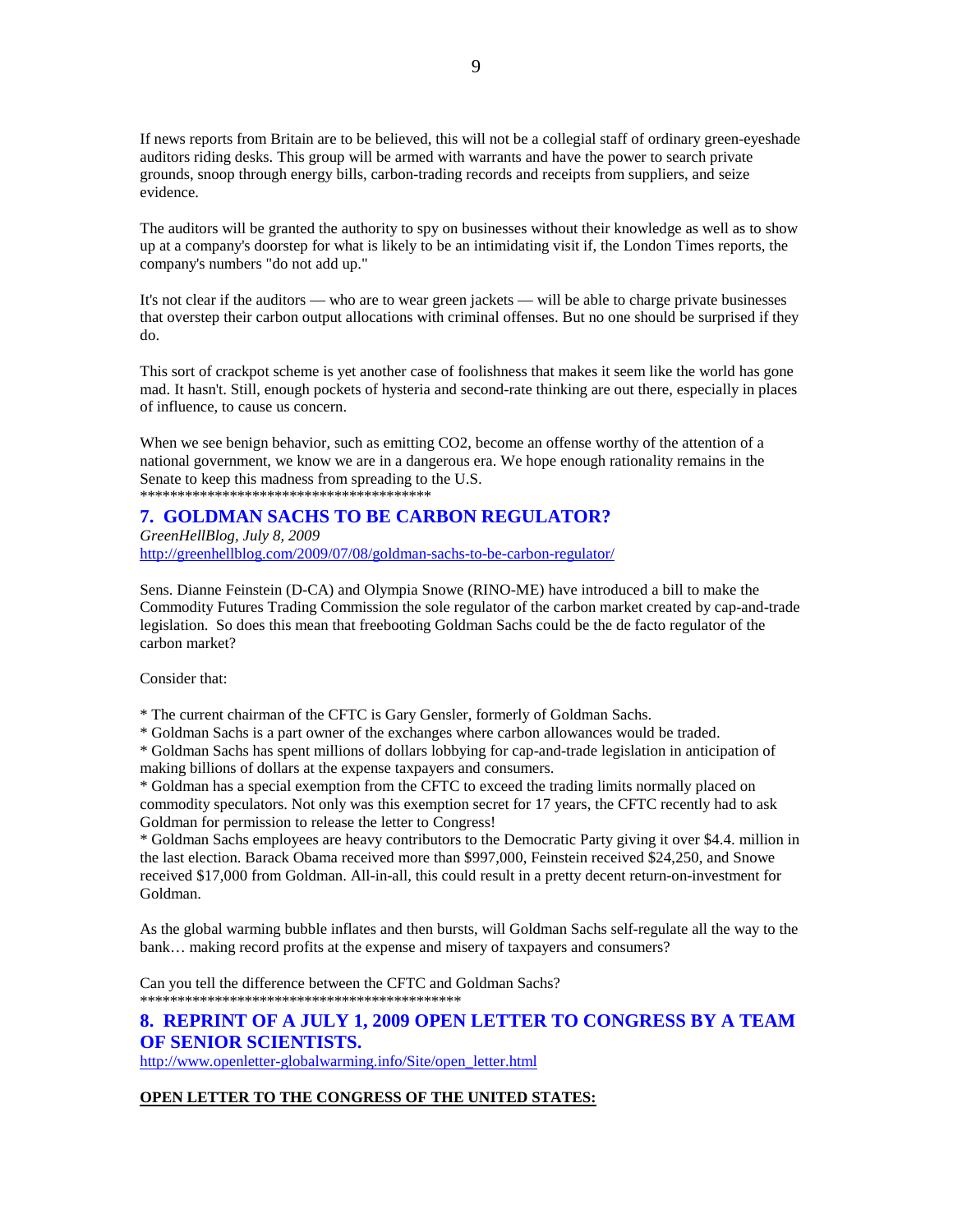## **YOU ARE BEING DECEIVED ABOUT GLOBAL WARMING**

You have recently received an Open Letter from the Woods Hole Research Center, exhorting you to act quickly to avoid global disaster. The letter purports to be from independent scientists, but that Center is the former den of the President's science advisor, John Holdren, and is far from independent. This is the same science advisor who has given us predictions of almost certain thermonuclear war or eco-catastrophe by the year 2000, and many other forecasts of doom that somehow never seem to arrive on time.

## **The facts are:**

The sky is not falling; the Earth has been cooling for ten years, without help. The present cooling was NOT predicted by the alarmists' computer models, and has come as an embarrassment to them.

The finest meteorologists in the world cannot predict the weather two weeks in advance, let alone the climate for the rest of the century. Can Al Gore? Can John Holdren? We are flooded with claims that the evidence is clear, that the debate is closed, that we must act immediately, etc, but in fact

## **THERE IS NO SUCH EVIDENCE; IT DOESN'T EXIST.**

The proposed legislation would cripple the US economy, putting us at a disadvantage compared to our competitors. For such drastic action, it is only prudent to demand genuine proof that it is needed, not guesswork, and not false claims about the state of the science.

## **DEMAND PROOF, NOT CONSENSUS**

Finally, climate alarmism pays well. Many alarmists are profiting from their activism. There are billions of dollars floating around for the taking, and being taken.

### **Robert H. Austin**

Professor of Physics Princeton University Fellow APS, AAAS American Association of Arts and Science Member National Academy of Sciences

### **William Happer**

Cyrus Fogg Brackett Professor of Physics Princeton University Fellow APS, AAAS Member National Academy of Sciences

## **S. Fred Singer**

Professor of Environmental Sciences Emeritus, University of Virginia First Director of the National Weather Satellite Service Fellow APS, AAAS, AGU

# **Roger W. Cohen**

Manager, Strategic Planning and Programs, ExxonMobil Corporation (retired) Fellow APS

**Harold W. Lewis** Professor of Physics Emeritus University of California at Santa Barbara Fellow APS, AAAS; Chairman, APS Reactor Safety Study

**Laurence I. Gould** Professor of Physics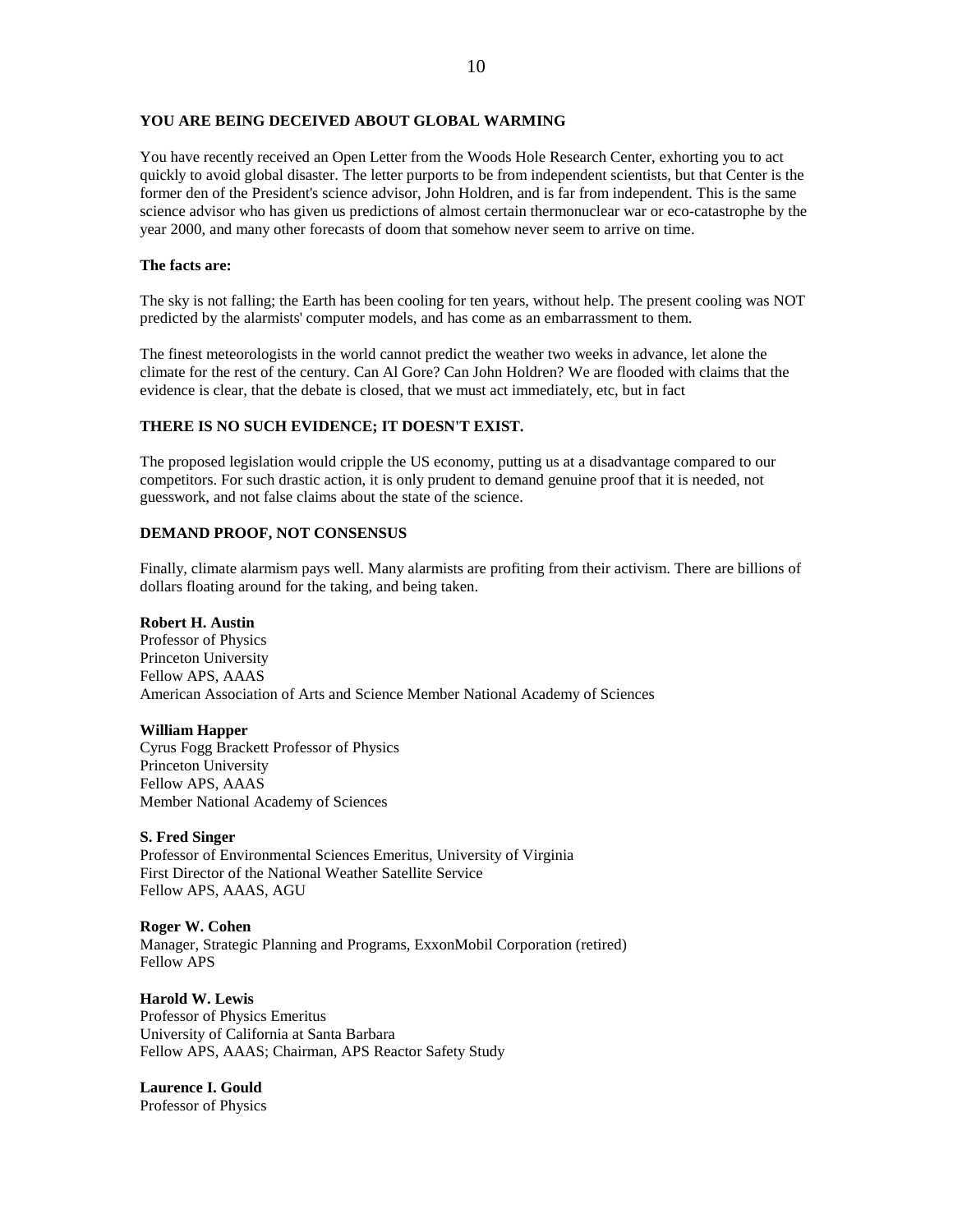University of Hartford Chairman (2004), New England Section of APS

## **Richard Lindzen**

Alfred P. Sloan Professor of Meteorology Massachusetts Institute of Technology Fellow American Academy of Arts and Sciences, AGU, AAAS, and AMS Member Norwegian Academy of Science and Letters Member National Academy of Sciences \*\*\*\*\*\*\*\*\*\*\*\*\*\*\*\*\*\*\*\*\*\*\*\*\*\*\*\*\*\*\*\*\*\*\*\*\*\*\*\*\*\*\*\*\*\*\*\*\*\*\*

## **9. PEAK OIL MAY SOLVE THE CLIMATE CHANGE PROBLEM WITHOUT REGULATION**

http://www.aspousa.org/index.php/2009/07/peak-oil-may-solve-the-climate-change-problem-without-regulation/ *By James W. Bunger, Ph.D. ASPO-USA, July 6, 2009* 

Although the Intergovernmental Panel on Climate Change takes a very bullish view of global fossil fuel reserves and resources, climate scientist Jim Hansen and Cal Tech's David Rutledge have demonstrated that peaks in oil, gas, and/or coal production might help limit future global warming. This week's commentary examines whether the effect of such peaks combined with an increase in natural sequestration might obviate the need for climate policy. The notion that climate change could be self-limiting is highly controversial, and deserves further study. The views expressed here are those of the author, not ASPO-USA.

The House of Representatives recently passed legislation that would cap carbon emissions. The Administration strongly supports such controls. The EPA has ruled that CO2 endangers public health and welfare. Many studies postulate severe global consequences if CO2 concentrations are not constrained.

Most climate change models assume that future CO2 emissions will grow exponentially over this century. Intuitively, anyone who recognizes the practical limitations on fossil energy supply knows emissions will not rise exponentially for another century, as portrayed by the IPCC and the US Global Climate Change Research Program (ref-1). The forecast growth rate in energy consumption-1.4% per year-is not very large, but compounded over a century it would suggest that by 2100 we would be consuming three times more energy than we consume today. In the meantime, we will have consumed about 15 trillion barrels-of-oilequivalent.

That is an astounding number considering we only have about 13 trillion barrels-equivalent in oil, gas, coal, oil sands, heavy oil and oil shale combined. And only a portion of this total, perhaps no more than onethird, can ultimately be recovered under reasonable economic conditions. This disparity between IPCC projections and fossil-fuel reality, is sufficient to call into question the conclusions of the climate change models, as future CO2 concentrations are the principal input to the model that drives all the outputs.

The fact is, oil is peaking about now, gas will probably peak within a decade, and coal within a couple of decades. Unconventional tar sands and oil shale will likely make up only a few million barrels per day when global energy peaks. Unconventionals can take away some of the pain on the tail, but realistically these resources can't do much to change the timing of the peak.

Unrealistic expectations of future fossil energy supply are but one glaring error in the climate change science. A second is the systematic underreporting of the beneficial impact higher CO2 concentrations have on photosynthesis. It has been known for decades that there is a large difference between what we emit and what shows up in the atmosphere (compare emissions compiled in ref-2 with atmospheric CO2 concentrations in ref-3). This 'missing carbon'-which ends up in oceans and plants-has been growing. Forty years ago humans emitted about 13.6 billion tonnes of CO2, of which about 5.5 billion tonne went 'missing'. In 2008 we emitted about 34.2 billion tonne, of which 18.8 billion went 'missing'. A prime suspect for this missing mass is the fertilization effect that CO2 has on photosynthesis rates.